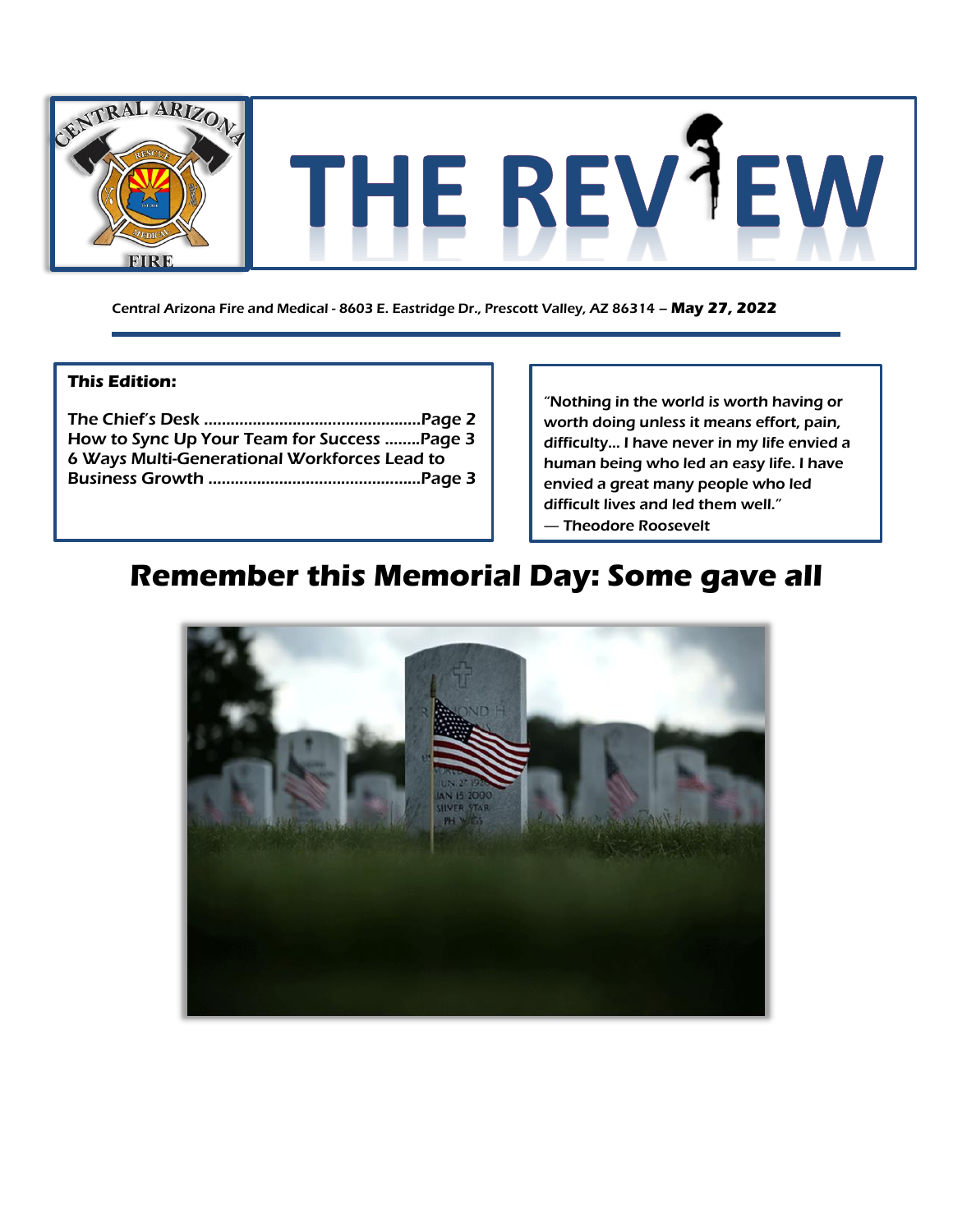# **The Chief's Desk**

The tentative budget for Fiscal Year 2022/2023 was approved Monday evening during a joint special session of the boards. As we've been saying since we started the process, our tax rate will be going up. The good news is that it is less than initially forecasted.

With the 105% increase in workers' compensation, 3% increase in PSPRS, increased property and casualty insurance costs, increased fuel costs, a 3% COLA, increased dispatch fees, finalizing the move into the new wage scale, etc. the rate will increase \$.038. That is less than the \$.06 initially budgeted to cover all of our costs, and greater than the \$.02 we had planned. Overall, given the current state of things in the world, an increase of only \$.018 above the original plan is not bad.

It's important to recognize that taxes do increase by default as the net assessed valuation (NAV) of a property increases. In short, even if our rate remained the same, the amount our citizens are paying for our services would increase. The only way it doesn't increase is if we were to reduce the rate, thereby not taking the increased valuation of the property to fund our budget. That is an unlikely scenario given that our cost to operate increases year-over-year and that property taxes are our only significant funding source.

### **Upcoming Events:**

May 30: Admin Closed in observance of Memorial Day May 31: Office in the morning, Dr. in Phoenix all afternoon Jun 1: Software Demo, FRI Program Planning, Record Podcast, Fallen Officers Ceremony June 2: AFDA Meeting, PFFA Conference June 3: Meet Chief Bradley and Chief Durre June 4: Emergency services recruitment fair at CARTA

#### **Board Meetings:**

May 23: Administration CVFD – 1600-1635 CYFD – 1630 -1700 CAFMA – 1700-1830

In addition to the increased expenses listed above, we also budgeted for a couple of grants that we may or may not receive. One is the Assistance to Firefighters Grant (AFG). We applied for one-time monies to provide cancer screenings for our personnel. Grants usually require a 10% match from the applicant, so for the sake of round numbers, if we applied for a \$500,000 grant, we'd need to budget an additional \$50,000.

We also applied for a Staffing for Adequate Fire and Emergency Response (SAFER) Grant. If approved, we'll be able to hire five new/additional firefighters. Our hope is that the new spots will reduce the number of times we have to mandate that someone work overtime to fill vacancies, as well as balance some of the workload. SAFER will pay 75% of a new firefighter's salary in year one, 75% in year two, 35% in year three, and in year four we absorb 100% of their salary. These positions are not in preparation for staffing a new engine; instead, their purpose is to augment what we have today.

As I said to the Board at the meeting on Monday, we'll likely ask for an additional tax increase for the 23/24 fiscal year. The increase would be used to start hiring four new firefighter positions per year over three years. Once the last of the 12 firefighters are hired, we would staff a new 24-hour engine. Ultimately, we would have 11 24-hour engines and one 40-hour engine. We are currently working through some additional analysis and compiling the data to support our ask.

#### **Cont. Page 4**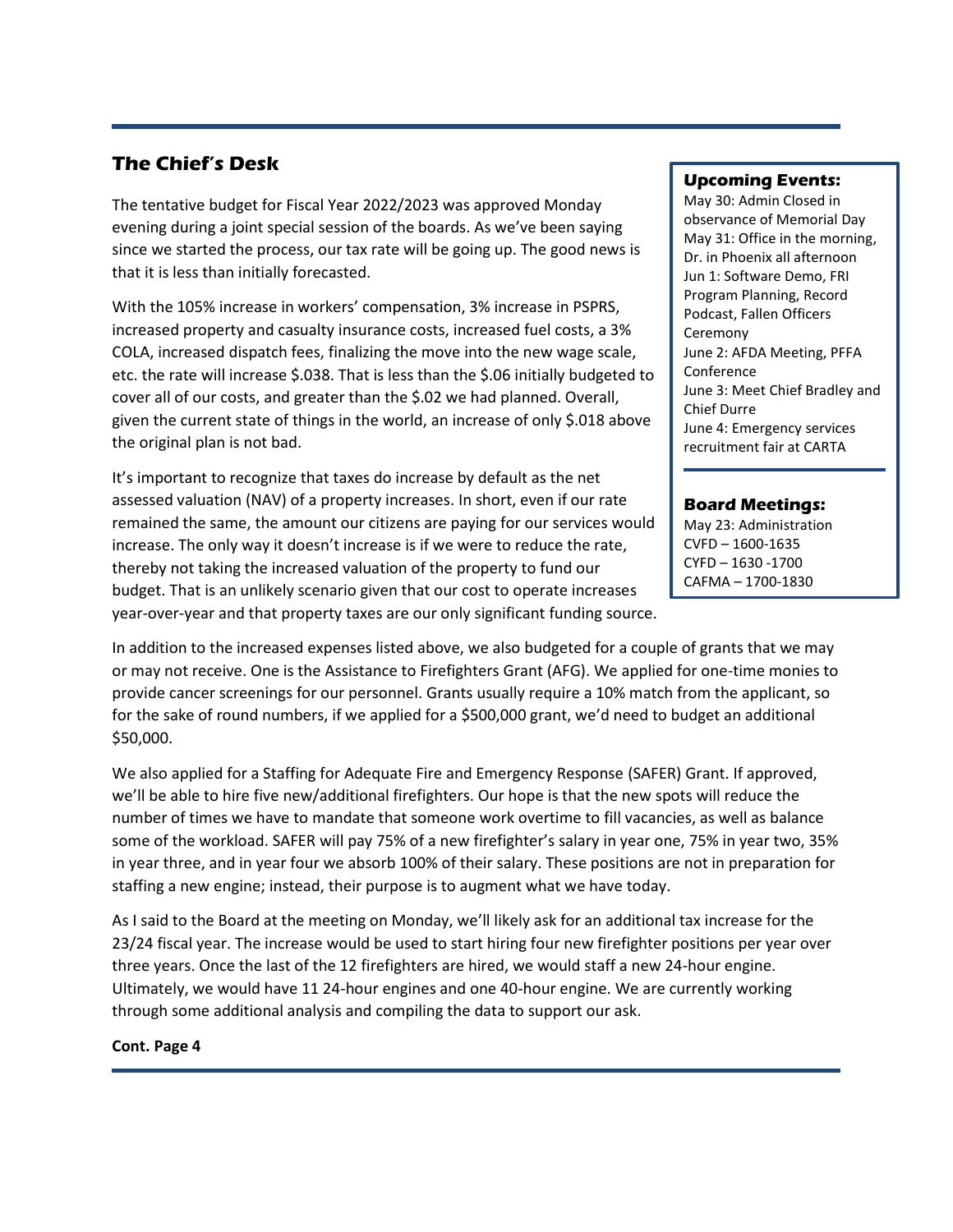# **How to Sync Up Your Team for Success**

### **By: Michael Hyatt**

Sometimes it's easy to spot the difference between a weak leader and a strong one. Take alignment. While weak leaders blame their teams when they can't get it, strong leaders know it's their responsibility to create it.

Years ago, I was making a major presentation to a prospective client. My boss was there. So was my boss's boss (aka "The Big Boss"). Our goal was to sign the client and win his business. Everyone on our team was nervous, especially me—since I was the one making the pitch.

Prior to the meeting, I had shared my presentation with my boss. He reviewed it, offered some helpful feedback, and then shared it with the Big Boss. The Big Boss didn't comment, so we both assumed he was fine with it. (This was his MO.)

But, no. As I was actually making the presentation, I could tell the Big Boss was uncomfortable. He didn't say anything, but he was visibly agitated. We weren't aligned, and I could see it in his body language. However, he remained silent.

After the presentation, the prospect asked me several direct questions. I provided what I thought were simple and honest answers. My boss chimed in a few times to agree or amplify. The prospect seemed satisfied. In fact, he gave us his permission to proceed with a contract. He expressed his enthusiasm about doing business together. We shook hands and left.

## [fullfocus.com](https://fullfocus.co/alignment-sync-success/)

# **6 Ways Multi-Generational Workforces Lead to Business Growth**

**By: Steve Arizpe**

For decades, employers have been inundated with studies about an imminent shift in workplace demographics, especially when millennials entered the scene. Many also planted seeds of doubt about how multiple generations could coexist or even thrive in the business world.

After nearly 20 years of experience working with at least four generations in the workplace, savvy employers have a solid understanding of managing any differences that may still exist. In addition, many of the lines have been blurred due to an increased focus on individual behaviors and values, along with the way workers view their jobs and purpose.

Now is the time to change the narrative, celebrate multi-generational workforces and explore ways they benefit companies. Below are six ways multi-generational workforces can lead to business growth.

### **1. Offers a solid pipeline of talent**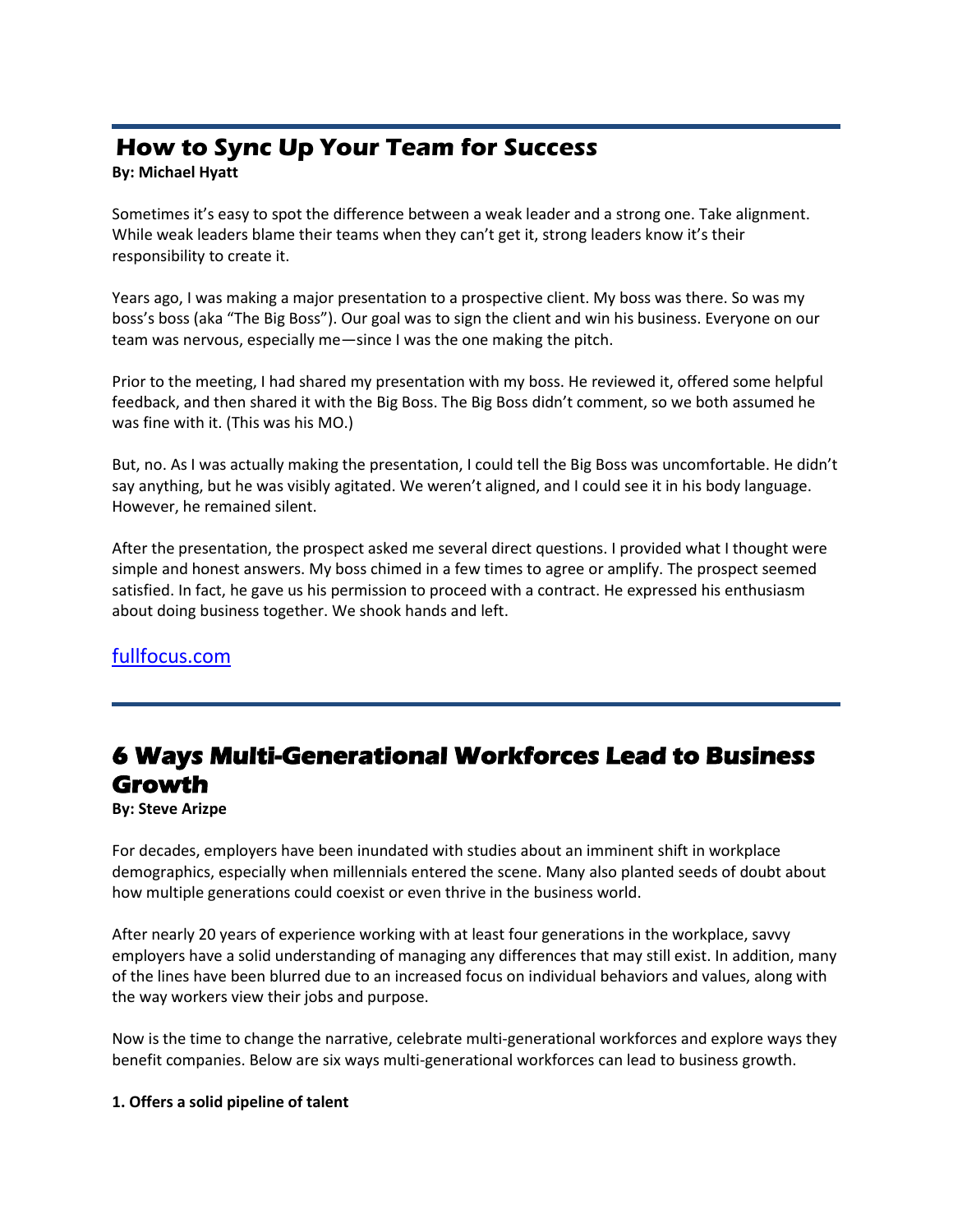Companies that embrace multi-generational workforces will experience a solid pipeline of talent, which can provide a competitive advantage in the marketplace. When companies reevaluate and widen their recruiting efforts to attract employees from all generations, it expands the talent pool to fill open positions. Updating job descriptions with relevant language that appeals to everyone and identifying additional avenues for recruitment will help reach untapped areas for talent.

In addition, developing creative ways to retain top talent, including seasoned workers, is important for talent management and continuity efforts. For example, while many are retiring, there are some interested in transitioning to part-time work. Companies that can accommodate reduced hours will maintain a level of productivity and institutional knowledge that are costly and difficult to replace. As hiring and retaining top talent continues to be the single-largest challenge for employers, companies that have a solid pipeline of talent are better positioned for growth and continued success.

## [entreprenuer.com](https://www.entrepreneur.com/article/425151)

## **Chief's Desk Continued**

Unfortunately, we would not likely be in a place to construct a new fire station, which means we would need to run a dual engine company out of one of the Prescott Valley stations until we can find funding. Construction costs for a new station are estimated around \$6 million, and that's just a basic station. We don't have enough taxing capacity to tax for station construction. And, quiet honestly, we have identified the need for three, possibly four, new stations. Given that development does not currently pay for development in our area, it's up to us to find a funding source. The only one available that makes financial sense is going out for a bond in the next three to five years. Not popular, but it's unavoidable.

In order to make this year's budget work, we cut north of \$2 million in capital expenditures from the budget, and cut two new Non-Operations positions that are needed. Some of the cuts were from Capital Reserve and some were from the general revenue. The cuts to Capital do not mean that we don't need to make the purchases. We simply had to prioritize our spending, no different than we do with our personal budgets. As for the two positions, if we receive monies from the State to offset our workers' compensation increases, we may end up with monies that could be used to fund the spots mid-year. That said, we have to balance what we need to add to the Capital Reserve with funding the positions.

Ultimately, we made some tough choices this year, and the Board had to make some difficult political decisions regarding tax rates. It's certainly not the best news, but it could have been worse.

Someone, not within our Agency, mentioned that we should be flush with money given all of the construction in the area. As a reminder, tax collections are always two years behind. To that end, once a house or commercial building is constructed, it takes two years before we see any property tax revenue.

Additionally, net assessed valuation increases are severely limited under Prop 117. The limited rate established upon initial sale of the property can only grow at 5% per year, while the full cash value of the house can skyrocket. So, a \$400,000 house built in 2013 was set at a limited value of \$360,000. For this example, let's say that same house just sold for \$800,0000. Because the value of the home is not reset upon the sale of the property, the property taxes on the home are still set at a limited value associated with the initial \$400,000 full market value. If the home increased at the max allowed, 5% per